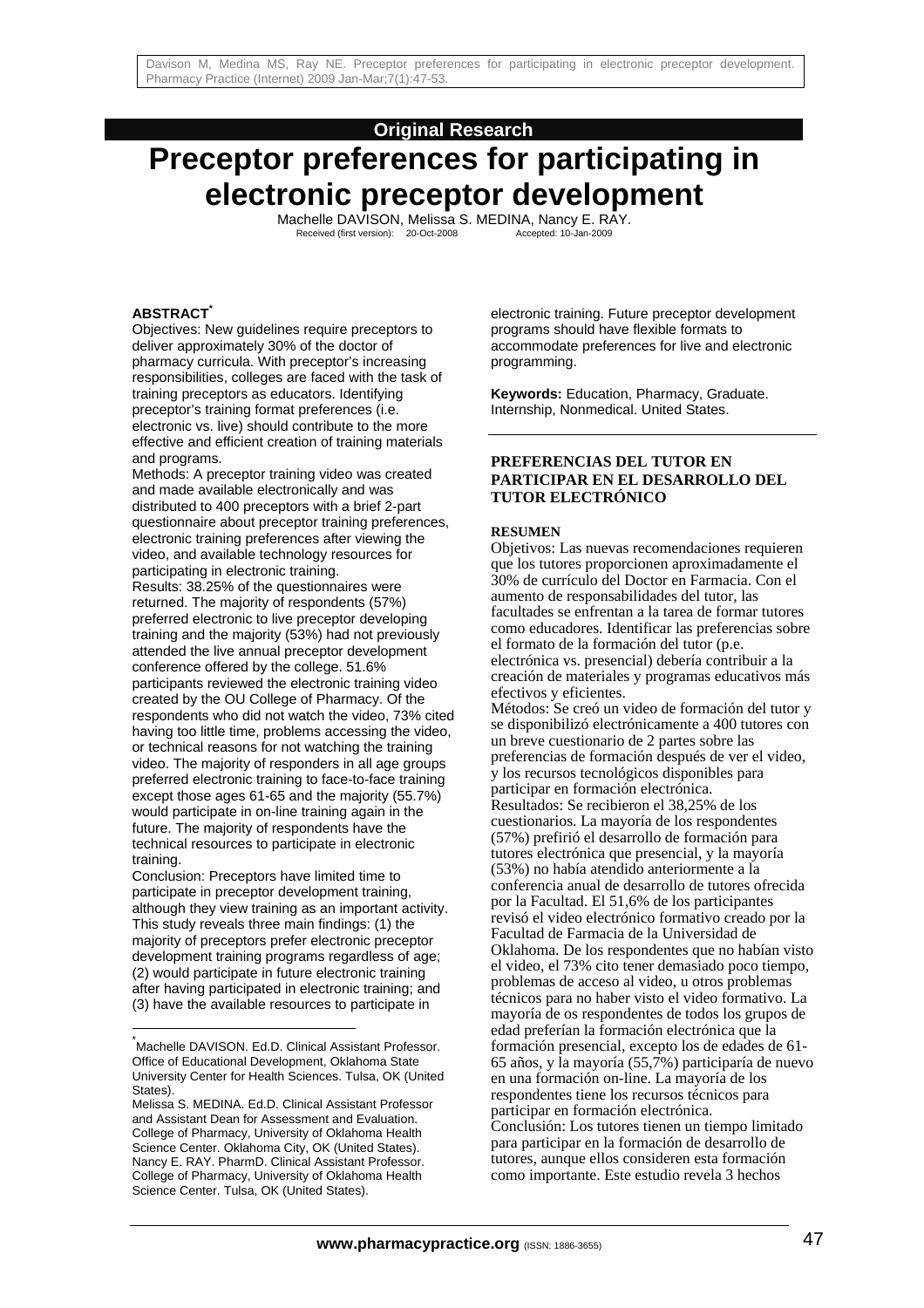principales: (1) la mayoría de los tutores prefieren la formación de desarrollo electrónica, independientemente de su edad; (2) participarían en futuras formaciones electrónicas después de haber participado en una formación electrónica; y (3) tienen los recursos necesarios para participar en la formación electrónica. Los futuros programas de formación de tutores deberían tener formatos flexibles para acomodarse a las preferencias de los programas presenciales o electrónicos.

**Palabras clave:** Educación de pregrado en farmacia. Internado. Estados Unidos.

# **INTRODUCTION**

Preceptors play an important role in the education of students at most health professional institutions. With the shortage of pharmacists, the need to prepare more students for the profession and the steady increase in student numbers, and changing accreditation standards, the importance of this role decreditation standards, the importance of this receptors increases, the need for efficient and effective preceptor training to ensure quality of pharmacy students' educational experiences also increases. From a study conducted by the Preceptor Development Task Force, 75% of the development programs offered to preceptors were live sessions.3 Although live sessions are the most common type of training format, it is unclear if this mode provides the most pervasive outreach to preceptors, especially to the new preceptors who need the most professional development to positively impact student learning outcomes. The Task Force also reported an average of 48.6% of new preceptors attended programs offered annually, while an average of 32.6% of experienced preceptors attended; revealing that less than half of the preceptors receive initial training and only one third of the experienced preceptors attend programs. Many of the respondents in this study also reported lack of time, staff, and resources as problems with preceptor development, therefore indicating live sessions may not be the best training option. Instead, the study recommended to create a variety of programs for either live or distance delivery and to update current material such as "Training Pharmacy Preceptors" to a web-based or CD-ROM format as a way to improve the preceptor development efforts.

The use of technology to facilitate preceptor development efforts is emerging as an option to provide increased and flexible outreach to preceptors. An American Association of Colleges of Pharmacy (AACP) PEP-SIG task force examined preceptor development issues and recommended all preceptors be trained as educators, receive additional development support, and receive access to ongoing training in multiple formats (i.e. live programming, online resources, etc.).<sup>4</sup> They are encouraging programs to collaborate and pool resources to develop one system for all preceptor

development training. One example is the Preceptor Education Program, an online educational program providing preceptor education and support for Australian affiliates. This program was developed through the collaboration between four schools of pharmacy and pharmacy professional bodies.<sup>5</sup> A second example, the Achieving Preceptor Excellence (APEX) program,, created by the University of Florida College of Pharmacy as a Community Preceptor Development Program, is a 15 hour web-based program (content provided via video streaming) that focuses on preceptor training and support to be available to all Colleges of Pharmacy.<sup>6</sup> While these efforts address new association recommendations (the development of technology driven training), they do not identify what barriers exist to on-line or technology driven training, such as preceptor's availability of computer resources to complete the training or preceptor preference of training format (i.e. on-line vs. live). Preceptor's training preferences and technology resources are important to identify because it may facilitate the development of more effective and efficient training materials and programs. This pilot study conducted with registered pharmacists who serve as preceptors at the University of Oklahoma College of Pharmacy investigated these issues at the College level.

# **Background**

The University of Oklahoma (OU) College of Pharmacy is a four year (P1-P4) doctor of pharmacy program with approximately 130 students in each year and approximately 350 volunteer adjunct faculty preceptors and 50 full-time faculty preceptors (400 total). Students participate in introductory pharmacy practice experiences (IPPE) during the first 3 years of the curriculum. During the fourth year, students complete nine months of advanced pharmacy practice experience (APPE) which consist of spending one month at nine different sites. The IPPE's and APPE's are directed by preceptors who are composed of either full-time faculty at the college (compensated) or adjunct faculty/practicing pharmacists (non-compensated) at many different practice sites across the state. A large number of full time and adjunct pharmacy preceptors are required to successfully deliver the IPPE's and APPE's to each class. With this large number of preceptors, the delivery of training to pharmacy preceptors can be a challenge due to the disproportionate preceptor to trainer ratio. The Office of Experiential Education (OEE) is directly responsible for providing or facilitating training and employs a full time Director and two full time staff members (one covering the Tulsa area and one covering the Oklahoma City area) to accomplish this task. All new preceptors are required to take a written test over preceptor and pharmacy intern laws and to receive an on-site "orientation" by OEE staff including review of written materials that cover aspects of the experiential program. However, no mandatory training session or CE programs are required by our state board. The college has two primary methods for training preceptors. The first includes a written manual which is supplied to each preceptor on a yearly basis. The second is that all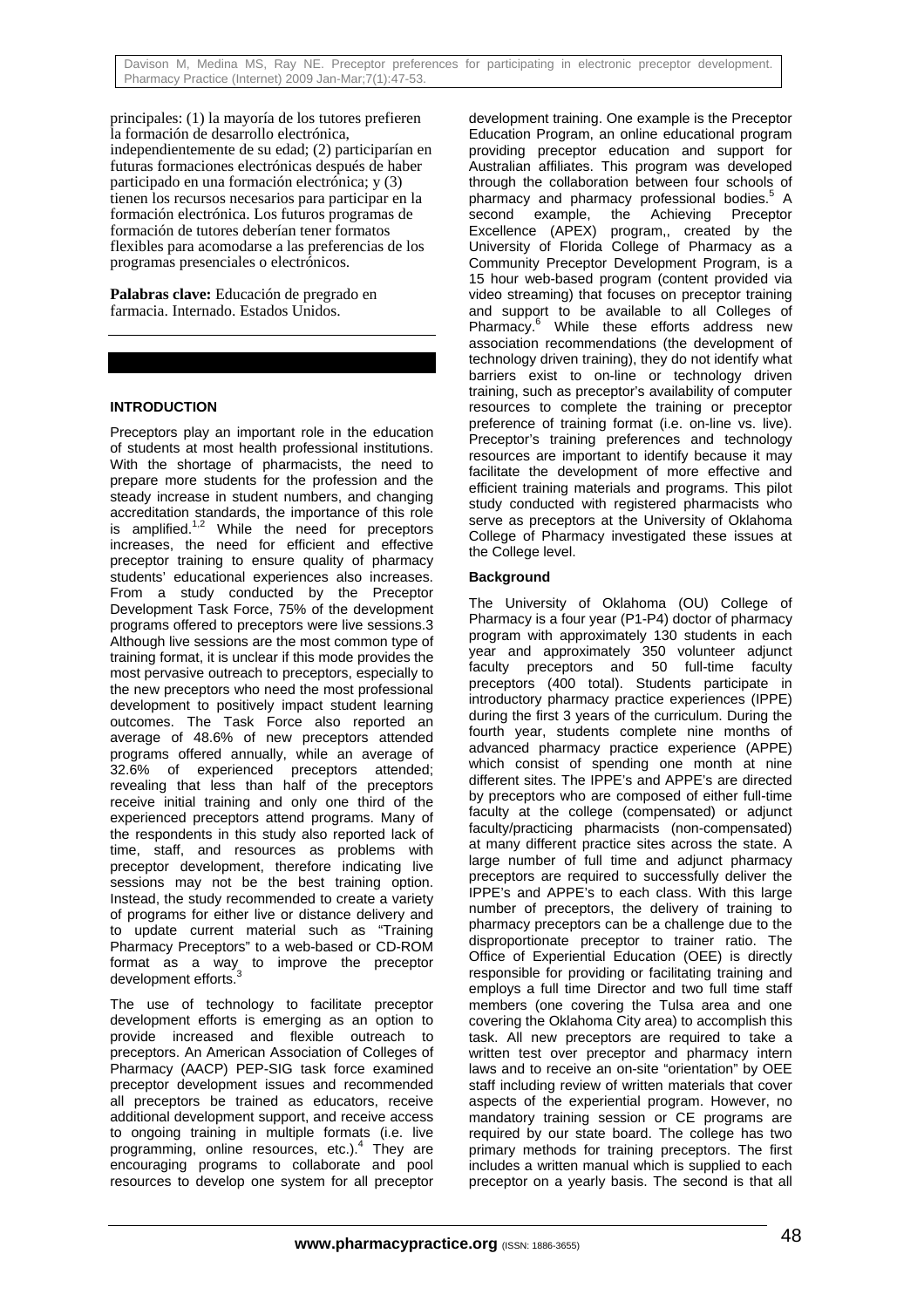college preceptors are invited to attend a yearly preceptor's conference (participation is voluntary and varies from year to year) sponsored by the College of Pharmacy, which addresses different topics every year such as the five skills of precepting, expectations of and evaluating and grading student performance, and innovations in pharmacy practice and student training.

Despite these two preceptor training methods (written manual and option live conference), many questions are presented to the Office of Experiential Education during the year from preceptors such as "how many interns can I have at one time?" These questions are received through phone conversations, e-mails and from the monthly site visits. They are critical questions (i.e. having too many students can affect a preceptor's ability to take students if they are cited by the Oklahoma State Board of Pharmacy for violation of Oklahoma laws). Not only do these preceptor questions most likely arise from a failure to read the preceptors training manual or attend the annual conference, the questions highlight the need for more flexible (electronic) access to preceptor development as recommended by the Preceptor Development Task Force and the AACP PEP-SIG.<sup>3,4</sup>

In order to accommodate the need for more flexible preceptor development, as well as enhance our program's existing resources, the College created a short supplemental online video to highlight common experiential education questions and topics. This article explores preceptor's preferences and available resources for electronic preceptor development training.

This pilot study was designed to address four objectives:

- 1. Quantify the amount of time preceptors perceive they have available for preceptor development/training
- 2. Identify preceptor development/training preferences for and participation in electronic vs. live programs.
- 3. Capture the number and demographics of preceptors who complete an offering of electronic preceptor development training and evaluate their preference for completing electronic preceptor development in the future as a result of this participation.
- 4. Categorize preceptor's available technology resources to complete electronic preceptor development training.

# **METHODS**

Members from the Office of Experiential Education in conjunction with members from the Office of Instructional Sciences and Assessment at the University of Oklahoma collaborated to outline and develop an eighteen minute online training video that highlight important areas of experiential education and preceptor expectations. The video was meant to be a summary of key information found in the preceptor manual and was not designed to replace the importance of the manual. Topics covered in the video included: a history of the College, pharmacy law, student professionalism, and proper student orientation to training sites. The video was posted on the OU College of Pharmacy website on the Office of Experiential Education home **b** a page page (http://pharmacy.ouhsc.edu/academic/experiential.a sp). Quality, content, clarity, and usability of the video were tested with a pilot group consisting of two pharmacy students, three pharmacy faculty members, two staff members, one technician, and

three outside individuals.

A preceptor training preference questionnaire was created and reviewed by a statistician for validity and reliability. The questionnaire received a rating of 0.841 using Cronbach's alpha test for reliability, which is used to assess the consistency of results across items within a test, where a good value is considered to be 0.70 or higher. $\frac{7}{7}$  The paper questionnaire consisted of 2 parts: part 1: nine demographic type questions, six preceptor related questions, seven technology related questions, two related to electronic training preferences, and part 2: five related to training preferences as a result of viewing the online video and one open-ended question for additional comments. Questions specific to the video (part 2) were presented both online and on paper so that participants could instantly submit reactions to the video as soon as they completed viewing it. It was estimated that the questionnaire completion time was approximately 10 minutes.

After receiving IRB approval, a letter including the electronic link to the video and specific instructions related to the study, the questionnaire, and a postage paid self addressed envelope was sent to 400 registered pharmacists that serve as preceptors for the University of Oklahoma College of Pharmacy. Participation in the pilot study consisted of 2 parts. All 400 pharmacists were first asked to complete the first part of the questionnaire. All were then offered the opportunity to view the on-line video and complete part 2 of the questionnaire about their on-line training preferences as a result of viewing the on-line video. Therefore, preceptors could participate by completing questionnaire part 1 only or the questionnaire part 1 coupled with viewing the on-line training and completing questionnaire part 2. All preceptors were given 3 weeks to return the questionnaire part 1 and part 2 (if applicable). After the three week deadline, a second reminder letter with a copy of the questionnaire was sent with a 2 week deadline for responses. After responses were collected from the second reminder, the results were tabulated using descriptive statistics.

# **RESULTS**

# **Response Rate and Respondent Demographics**

One hundred fifty-three questionnaire responses were received giving a 38.25% response rate for the study. This is higher than the response rate of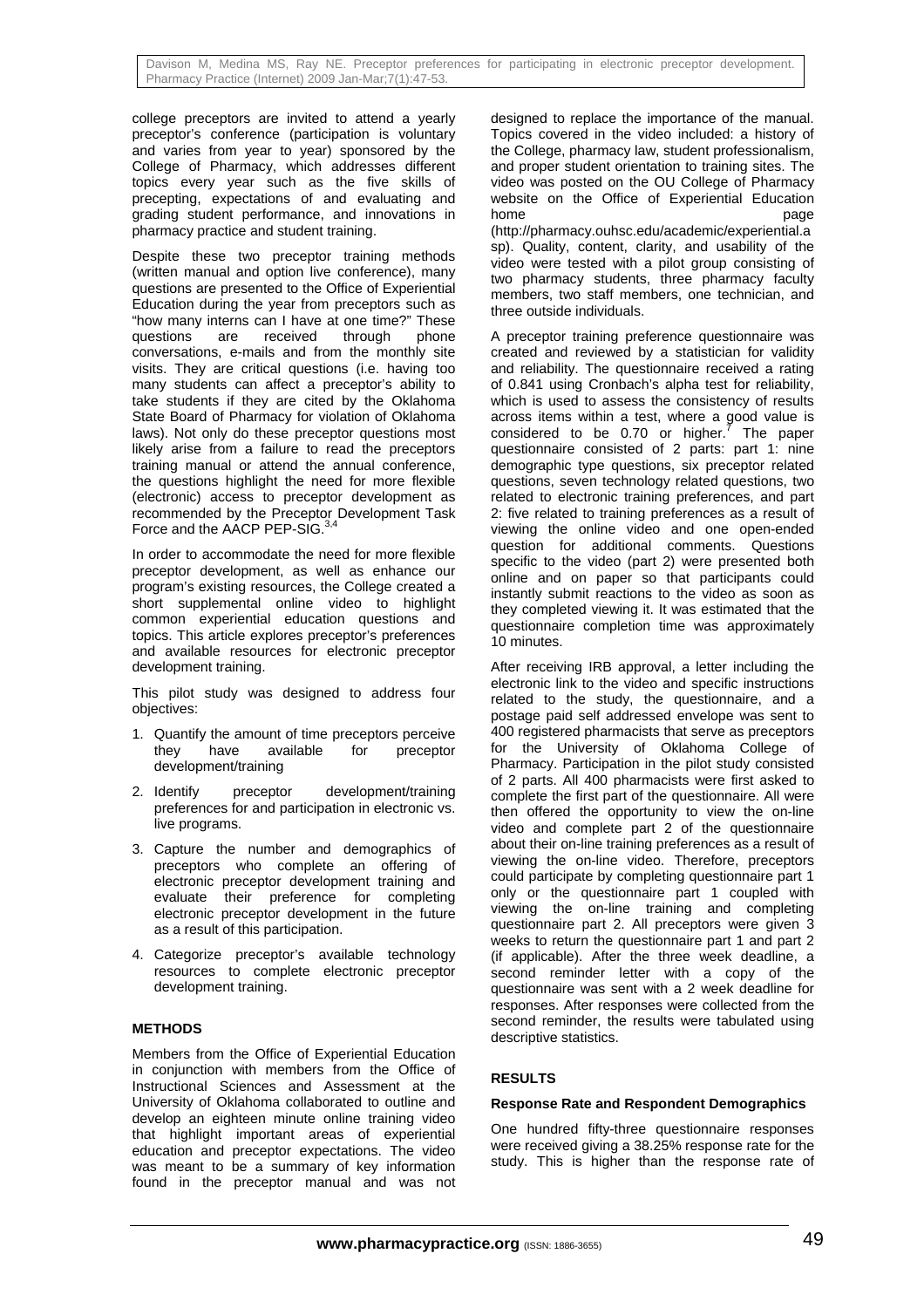comparable studies which reported rates that ranged from 26% to 31%.  $8,9,10$ 

Descriptive statistics were used to analyze the demographic data of respondents. Table 1 shows gender, mean age by gender, mean years at their current site, and mean years of experience as a preceptor. As shown, 71% of participants were male and 29% were female. The gender results are comparable to the actual demographics of University of Oklahoma College of Pharmacy preceptors which is currently 59% male and 41% female. The mean age for male respondents was 47 and ranged from 26 to 70 years. The mean age for female respondents was 39 and ranged from 25 to 58 years. Table 1 also shows that male participants had been at the current site for a mean of 10 years and females had been at their current site for a mean of 7 years. Regarding years of experience as a preceptor, results show that males had about 13 years of experience as a preceptor and females had around 8 years of experience as a preceptor.

| Table 1: Select Demographics of Respondents |         |        |         |
|---------------------------------------------|---------|--------|---------|
|                                             | Male    | Female | Total   |
| Gender                                      | 71%     | 29%    | 100%    |
|                                             | 46.56   | 39.07  | 44.35   |
| Mean Age                                    | (10.35) | (9.20) | (10.57) |
| Mean Years at current                       | 10.34   | 6.76   | 9.29    |
| site                                        | (8.77)  | (6.60) | (8.33)  |
| Mean Years of                               | 12.75   | 8.20   | 11.41   |
| <b>Experience as Preceptor</b>              | (9.37)  | (7.92) | (9.17)  |
| <b>B.S. Degree</b>                          | 73%     | 21%    | 94%     |
|                                             | (79)    | (23)   | (102)   |
| Pharm.D Degree                              | 10%     | 10%    | 20%     |
|                                             | (11)    | (11)   | (22)    |
| B.S. and Pharm.D                            | 17%     | 10%    | 27%     |
| Degrees                                     | (18)    | (11)   | (29)    |
| <b>Practice Residency</b>                   | 5.5%    | 4.6%   | 10.1%   |
|                                             | (6)     | (5)    | (11)    |
| <b>Specialty Residency</b>                  | 4.62%   | 6.48%  | 11.1%   |
|                                             | (5)     | (7)    | (12)    |

Descriptive statistics were also used to compare gender and level of education. Table 1 shows that the majority of respondents (94%) had a bachelor's degree, 20% had a Doctor of Pharmacy degree, and 27% had both a bachelor's degree and Doctor of Pharmacy degree. There were no Doctor of Philosophy degrees reported. A small percentage (around 10%) had completed a practice residency and (around 11%) had completed a specialty residency.

Most participants in this study worked independently (26%) or in a hospital setting (28%) with the rest working in chain, home health/hospice, drug company, government, shelter, charity, compounding, and consultant settings. About threefourths (71%) of the respondents worked in an urban area, the rest worked in a rural area. The majority of respondents (54%) worked by themselves or with one other person.

# **Perceived Time Available for Preceptor Development Training**

The majority of survey respondents (56%) felt that preceptor training was important or very important but indicated that they have little time to devote to training. In particular, 42% of preceptors reported allocating 10% or less of their time on average each month to training initiatives. The number of preceptors that attended the annual preceptor conference (live training) on at least one occasion was evenly divided with 47% previously attending the conference and close to 53% having not attended a conference. Of the 72 preceptors who had attended a conference, 59 had done so within the last 2 years.

#### **On-line vs. Live Preceptor Development Training Preferences and Participation**

Forty-nine percent of preceptors had previously completed a training course electronically. The media most used for these courses was the internet or online training. Fifty-seven percent indicated that they prefer to receive online training rather than a face-to-face (live) format.

A comparison of attendance at the annual preceptor conference to preference for electronic training and previous completion of some type of electronic training is presented in Table 2. Thirty-three percent of respondents who did not attend the annual conference preferred electronic training to live training. Fifteen percent who did not attend the conference did not prefer electronic training to live training. Of participants who did attend the annual conference, about 25% preferred electronic training and about 20% did not prefer electronic training. When comparing attendance at the conference to completion of electronic training before, about 28% who attended the conference had also completed electronic training before. Seventeen percent had attended the conference but had not completed any electronic training. Of those who had not attended the preceptor conference, over 20% had completed electronic training before and about 31% had not completed electronic training before.

| Preference for Electronic Training and Completion of<br><b>Electronic Training</b>              |           |            |                           |
|-------------------------------------------------------------------------------------------------|-----------|------------|---------------------------|
|                                                                                                 |           |            | <b>Attended Preceptor</b> |
|                                                                                                 |           | Conference |                           |
|                                                                                                 |           | Yes        | No.                       |
| <b>Preferred Electronic</b><br>Training*                                                        | Yes       | 24.5%      | 33.1%                     |
|                                                                                                 |           | (37)       | (50)                      |
|                                                                                                 | <b>No</b> | 19.9%      | 15.2%                     |
|                                                                                                 |           | (30)       | (23)                      |
| Had completed<br>electronic training<br>before**                                                | Yes       | 28.3%      | 20.4%                     |
|                                                                                                 |           | (43)       | (31)                      |
|                                                                                                 | No        | 17.1%      | 30.9%                     |
|                                                                                                 |           | (26)       | (47)                      |
| *There were 5 individuals who did not respond to either                                         |           |            |                           |
| question and 1 that had to be thrown out<br>** There were 11 individuals who did not respond to |           |            |                           |
| either question and 2 that had to be thrown out                                                 |           |            |                           |

Table 2: Comparison of Conference Attendance to

# **Preferences for Completing On-line Training After Viewing On-line Video**

Fifty-two percent (n=79) of respondents watched the online training video created by the OU College of Pharmacy. Of the respondents who did not watch the video, 48% cited having too little time and 25% cited problems accessing the video or technical issues for not watching the training video. One participant indicated that he/she just did not prefer training online. A comparison of age to preference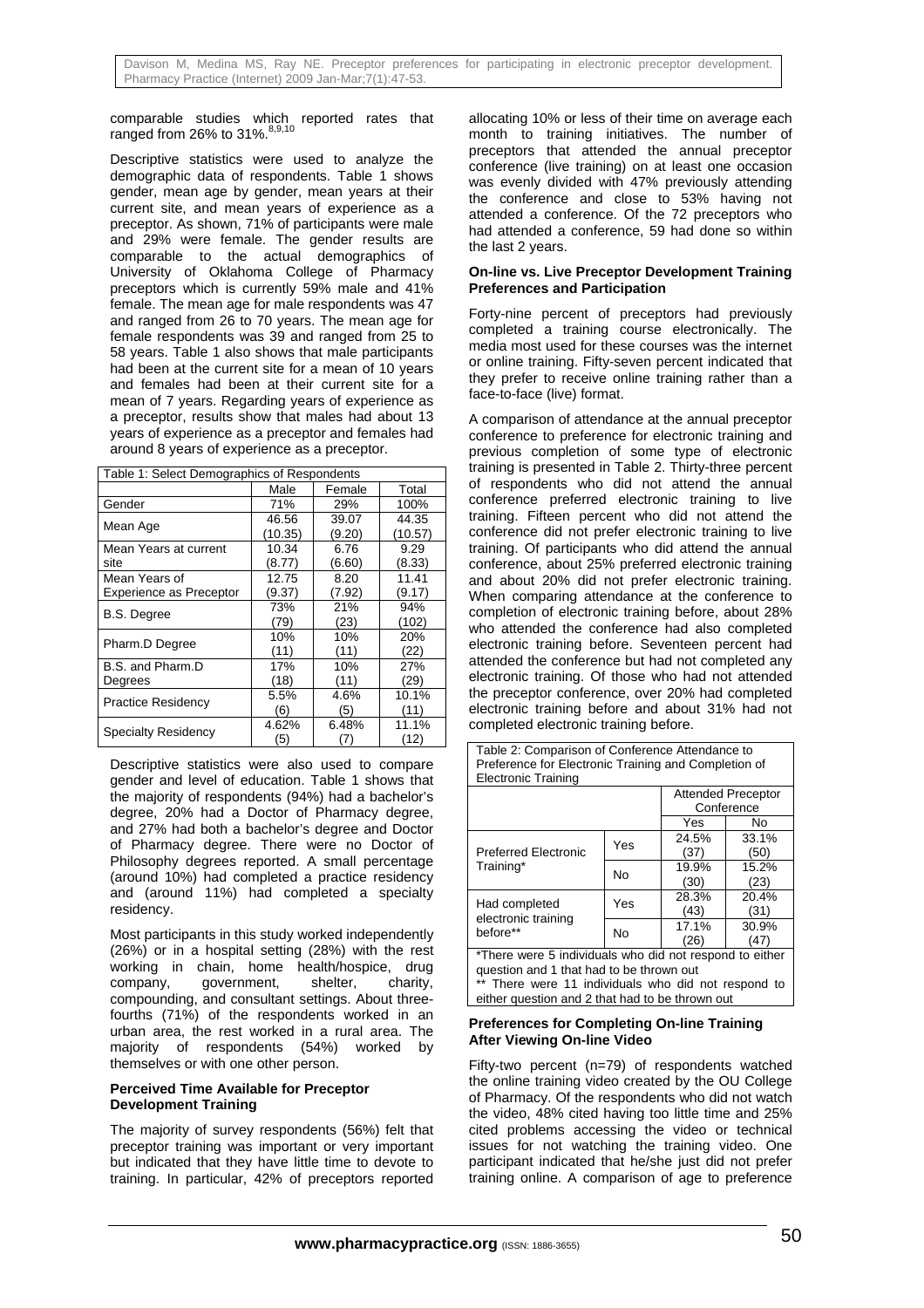for electronic training or face-to-face training is presented in Table 3. This table shows that the majority of responders in all age groups preferred electronic training to face-to-face training except those ages 61-65.

| Table 3: Electronic Training to Live (Face-to-face) Training<br>Preferences                                                                                  |                                              |                                                        |                            |
|--------------------------------------------------------------------------------------------------------------------------------------------------------------|----------------------------------------------|--------------------------------------------------------|----------------------------|
| Age<br>Category                                                                                                                                              | Prefer<br>electronic<br>training<br>$(n=87)$ | Do not<br>prefer<br>electronic<br>training<br>$(n=54)$ | No<br>Response<br>$(n=12)$ |
| 25-30 years                                                                                                                                                  | 69% (9)                                      | $31\%$ (4)                                             | $0\%$ (0)                  |
| 31-35 years                                                                                                                                                  | 56% (18)                                     | 34% (11)                                               | 9% (3)                     |
| 36-40 years                                                                                                                                                  | 61% (11)                                     | 39% (7)                                                | $0\%$ (0)                  |
| 41-45 years                                                                                                                                                  | 57% (12)                                     | 24% (5)                                                | 19% (4)                    |
| 46-50 years                                                                                                                                                  | 61% (11)                                     | $39\% (7)$                                             | $0\%$ (0)                  |
| 51-55 years                                                                                                                                                  | 55% (11)                                     | 35% (7)                                                | $10\% (2)^*$               |
| 56-60 years                                                                                                                                                  | 57% (13)                                     | 39% (9)                                                | $4\%$ (1)                  |
| 61-65 years                                                                                                                                                  | $25\%$ (2)                                   | 50% (4)                                                | $25\%$ (2)                 |
| *one response in the 51-55 year range had to be thrown<br>out because they marked both answers so it was included<br>in the no response percentage and total |                                              |                                                        |                            |

A comparison of age to participant responses regarding the likelihood that they would watch an online training video is presented in Table 4. Table 4 shows that again all age groups were likely to very likely to watch an online training video in the future. There were no significant differences found between groups. Also, as table 4 reveals, the likelihood of participants to watch the online training video format (55.7%) is closely comparable to the actual results of the number of respondents who watched the online training video (51.6%) created by the OU College of Pharmacy shown in Table 5. Table 5 summarizes the training format preferences of the preceptors. As noted, thirty-one percent of respondents highly preferred to receive training on CD-ROM.

| Table 4: Likelihood of Watching an Online Training Video in<br>the Future                  |                                                                   |                                                                            |                                         |
|--------------------------------------------------------------------------------------------|-------------------------------------------------------------------|----------------------------------------------------------------------------|-----------------------------------------|
| Age<br>Category                                                                            | Unlikely-<br>rating of 4 or<br>less on Likert<br>$(28.8\%, n=44)$ | Likely-<br>rating of 5<br>or greater<br>on Likert<br>$(55.7\%$<br>$n = 85$ | No<br>Response<br>$(15.7\%$<br>$n=24$ ) |
| $25-30$ years                                                                              | $31\%$ (4)                                                        | 54% (7)                                                                    | $15\%$ (2)                              |
| 31-35 years                                                                                | 34% (11)                                                          | 50% (16)                                                                   | 16% (5)                                 |
| 36-40 years                                                                                | $33\%$ (6)                                                        | 56% (10)                                                                   | 11% (2)                                 |
| 41-45 years                                                                                | $24\%$ (5)                                                        | 57% (12)                                                                   | 19% (4)                                 |
| 46-50 years                                                                                | 17% (3)                                                           | $61\%$ (11)                                                                | $22\%$ (4)                              |
| 51-55 years                                                                                | $35\%$ (7)                                                        | 50% (10)                                                                   | $15\%$ (3)                              |
| 56-60 years                                                                                | $22\%$ (5)                                                        | 65% (15)                                                                   | $13\%$ (3)                              |
| 61-65 years                                                                                | $38\%$ (3)                                                        | $50\%$ (4)                                                                 | $12\%$ (1)                              |
| NOTE: A Likert scale of 1-7 was used with $1 = not$ likely and<br>$7 = \text{very likely}$ |                                                                   |                                                                            |                                         |

# **Available Technology Resources**

As shown, almost all preceptors surveyed (98%) had computer access. The majority of respondents (94%) reported using a personal computer (PC) instead of apple computer (Mac). A summary of hardware and software components available to preceptors are listed in Figures 1 & 2. Almost 90% of respondents have a CD-ROM drive with only

about 45% having a DVD drive. For video software, the highest percentage of respondents have Windows Media player versus Real Player or Quicktime player. Almost 90% of respondents have Internet Explorer for their browser with a small percentage having Netscape Navigator. Eighty percent had Microsoft Office and almost 90% had Adobe Acrobat Reader. Types of internet access available to respondents are shown in Figure 3. Only about seven percent of respondents had dial up internet connections, the rest had cable modem or higher.

| Table 5: Preferred Training Format                 |               |               |               |
|----------------------------------------------------|---------------|---------------|---------------|
| <b>Preferred Training</b><br>Format                | Low           | Moderate      | High          |
| <b>CDROM</b> format                                | 24.8%         | 41.1%         | 31.4%         |
|                                                    | (38)          | (63)          | (48)          |
| Online Video format                                | 24.9%         | 47.1%         | 24.8%         |
|                                                    | (38)          | 72)           | (38)          |
| <b>Written Manual</b>                              | 57.6%         | 35.3%         | 4.6%          |
|                                                    | (88)          | (54)          | (7)           |
| DVD format                                         | 28.1%         | 41.2%         | 27.4%         |
|                                                    | (43)          | (63)          | (42)          |
| 3 1/2" Floppy format                               | 59.5%         | 30.8%         | 5.9%          |
|                                                    | (91)          | (47)          | (9)           |
| Likelihood to Watch<br>Online<br>Training<br>Video | 16.3%<br>(25) | 26.8%<br>(41) | 41.2%<br>(63) |







Figure 2. Software components available to respondents (% of participants)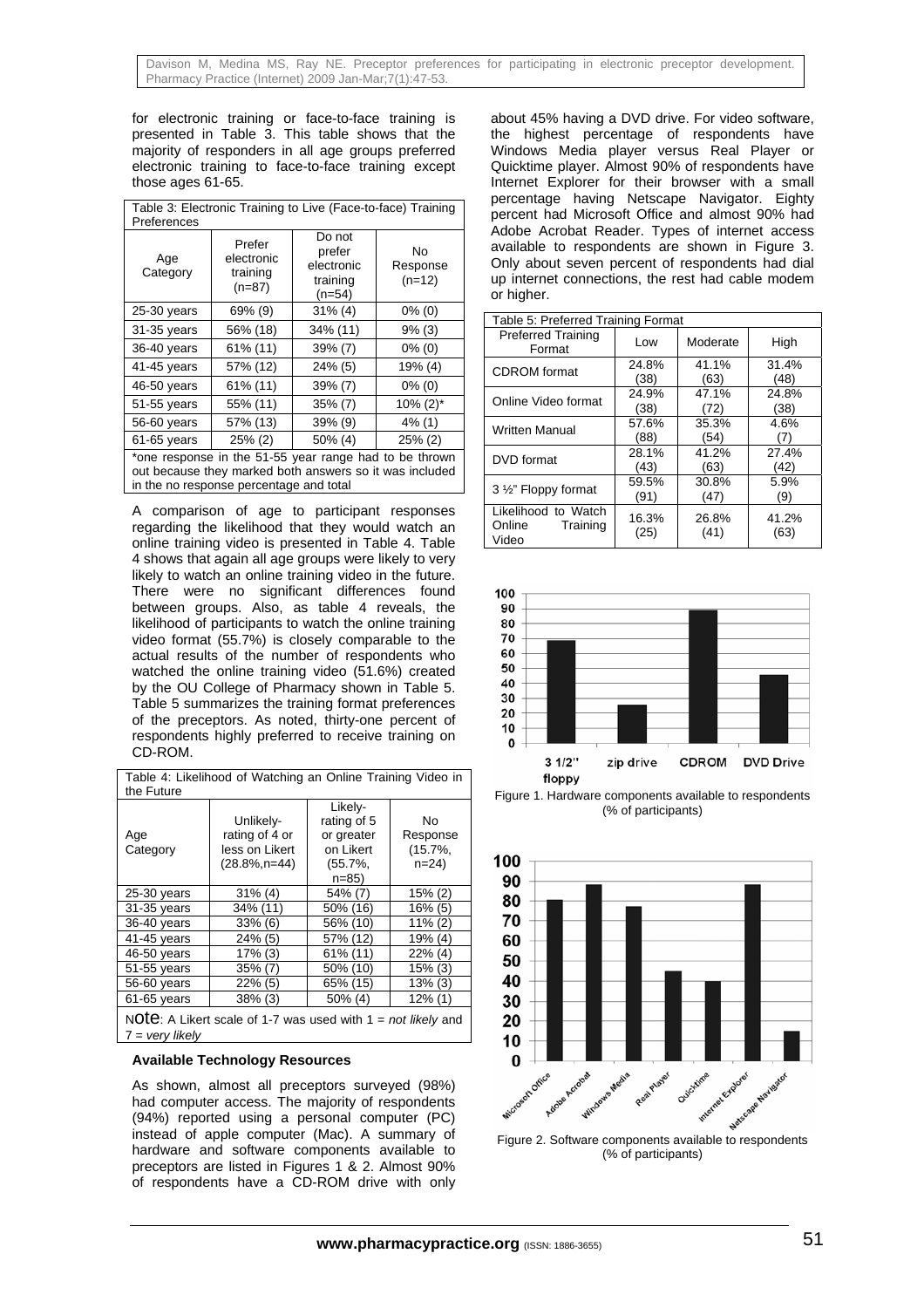

Figure 3. Type of internet access available to respondents (% of participants)

# **DISCUSSION**

This pilot study yielded 3 outcomes. First, the results revealed that the majority of participants reported preceptor development training as an important or very important activity but the majority indicated that they have very little time to devote to training each month. These findings are similar to the findings of the Preceptor Development Task Force.<sup>3</sup> This finding reveals that when training programs are developed they should be brief to accommodate preceptor's time constraints because even with a short 18 minute supplemental video, 48% of the participants did not view it. In the future, focus groups with preceptors should be conducted to evaluate optimal training session time lengths as well as specific options to accommodate their time limitations.

The second finding was that over half of our preceptors prefer electronic training to face-to-face methods. In addition, 49% of the preceptors had participated in prior electronic training. Approximately one-third of our preceptors who did not attend the annual conference preferred electronic training and about 20% had completed electronic training. This finding suggests that preceptor training could be delivered to at least onethird more preceptors by offering training electronically. Alternatively, about 20% of preceptors who did attend the training did not prefer electronic training so we would still have about 20% of those who responded that prefer the face-to-face. About 25% of participants who attended the conference preferred electronic training and around 28% had completed some type of electronic training before indicating that preceptors are open to additional electronic methods and even participating in a variety of training methods both face-to-face and electronically. The majority of participants who viewed the on-line video developed internally reported preferences for participating in on-line preceptor training again in the future. Overall these results suggest that developing flexible training programs that could be delivered live and/or electronically may increase the number of participants in preceptor development programs. One remaining area of concern is that about 15% did not attend the live preceptor conference and do not prefer electronic training indicating that future

discussions with this population need to be conducted to determine their training preferences.

Because research related to generational differences seems to imply a difference between older and younger individuals related to technology and use of technology, we decided to explore this issue in our data. However, age did not seem to make a difference in format choice. In fact, older adults (up to age 60) seemed to embrace the new electronic format as much as the younger adults. The age group who had the highest preference for electronic format was age 25-30 (69%) which is comparable to research indicating that the younger generation prefers and even demands  $\mathsf{\check{t}}$ echnology.<sup>10,11</sup> The one surprise we did find was that the group with the highest likelihood of watching the online video was the 56-60 year age group. However, research shows that older adults are more likely than younger to access the internet for work-related research which could provide support for this finding.<sup>11</sup> Additional generational research in these areas would be interesting.

The third finding is that almost all of the participants have the tools needed to receive training electronically. It is possible that a high percentage of preceptors possessing the necessary electronic tools could be generalized to all of the preceptors in our state, further supporting the benefit of electronic preceptor development training programs. In viewing the results of the software components, it is evident that online training should be developed that communicates and displays well in a Windows environment since the majority of respondents indicated having a PC, Windows Media player for video playback, and Internet Explorer for web browsing. We also found that problems with slower connection due to dial up access appear to be minimal meaning training materials can be developed for a higher rate of speed. The majority of participants were interested and capable of receiving training via CD-ROM or an online format. A study of the same effects in a CD-ROM format would be warranted since preceptors have the resources to view training in a CD-ROM format, prefer that format, and would have less technical issues related to that format.

Research should be conducted on a broader scale to capture preceptor training preferences at other Colleges of Pharmacy. It is important to continue to compare types of training and preceptor needs related to training because technology is changing daily and the quality of our sites depends on it. For example, CD-ROM versus an online format needs to be studied.

 In the future, a pre-test and post-test should be created to assess actual knowledge retention resulting from the different training formats and the effects of training formats on preceptor knowledge, attitude and skill development. Another issue for future research would be the effects of the training on pharmacy student learning.

# **Limitations**

The overall response rate for this study was lower than desired even though it was comparable to the